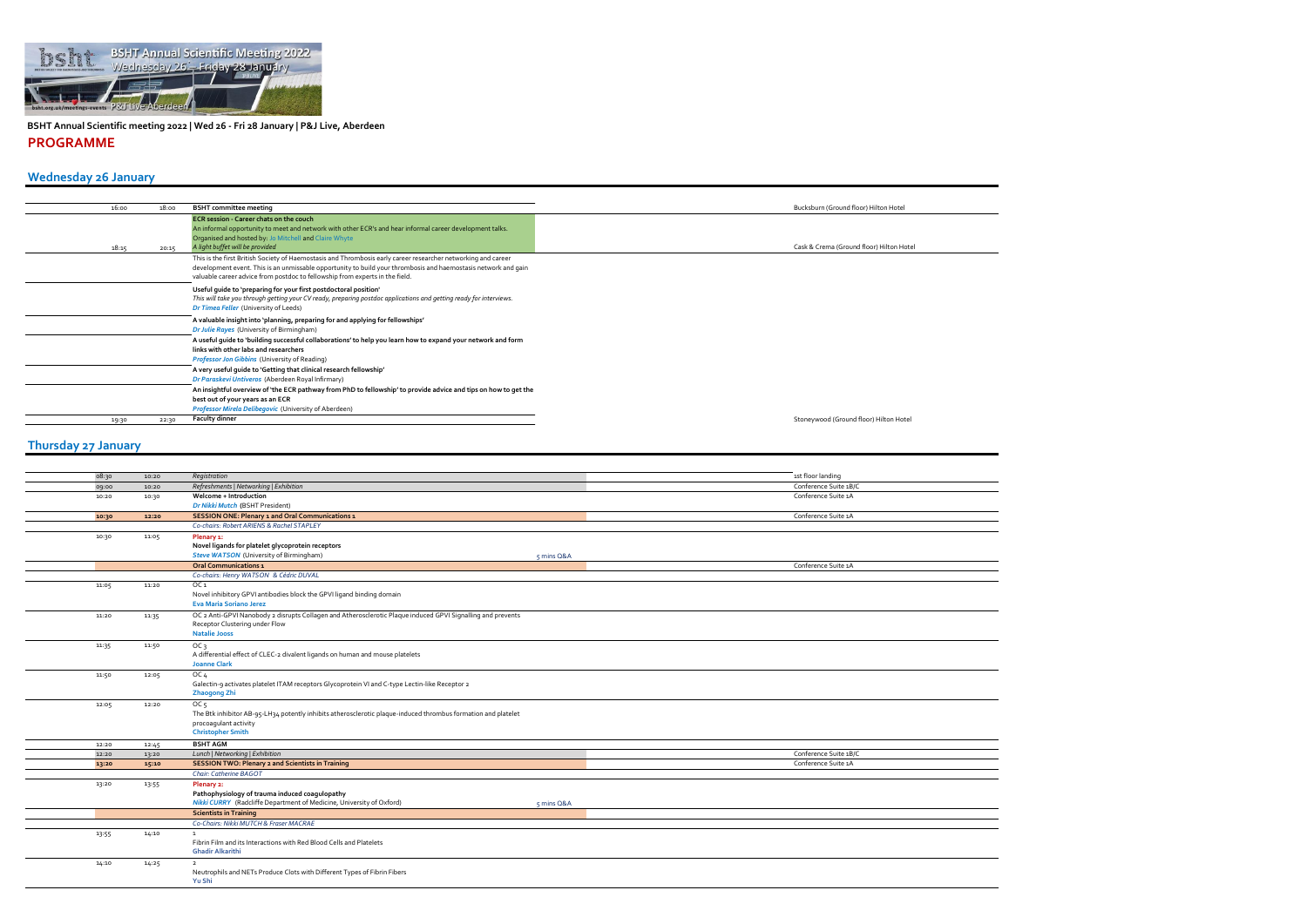| 14:25 | 14:40    | $\overline{\mathbf{3}}$                                                                                                                                                                                                    |            |                       |
|-------|----------|----------------------------------------------------------------------------------------------------------------------------------------------------------------------------------------------------------------------------|------------|-----------------------|
|       |          | HSP47 regulates collagen structure and synthesis by megakaryocytes                                                                                                                                                         |            |                       |
|       |          | <b>Gemma Little</b>                                                                                                                                                                                                        |            |                       |
| 14:40 | 14:55    | Shear-induced platelet reactivity in native blood assessed at the point-of-care correlates with thrombin generation                                                                                                        |            |                       |
|       |          | in patients with myocardial infarction                                                                                                                                                                                     |            |                       |
|       |          | Rahim Kanji                                                                                                                                                                                                                |            |                       |
| 14:55 | 15:10    | 5                                                                                                                                                                                                                          |            |                       |
|       |          | Plasminogen Activator Inhibitor-1 and its cofactor vitronectin induce a hypofibrinolytic state in COVID-19 disease<br>which correlates with disease severity                                                               |            |                       |
|       |          | <b>Megan Simpson</b>                                                                                                                                                                                                       |            |                       |
| 15:10 | 15:40    | Refreshments   Networking   Exhibition                                                                                                                                                                                     |            | Conference Suite 1B/C |
| 15:40 | 17:45    | <b>SESSION THREE: Plenary 3 and Emerging Fellows</b>                                                                                                                                                                       |            | Conference Suite 1A   |
| 15:40 | 16:15    | Chair: Nikki CURRY                                                                                                                                                                                                         |            |                       |
|       |          | Plenary 3:<br>COVID-19 and clots: current uncertainty & controversy                                                                                                                                                        |            |                       |
|       |          | Beverley HUNT (Guy's & St Thomas's, London)                                                                                                                                                                                | 5 mins Q&A |                       |
|       |          | <b>Emerging Fellows</b>                                                                                                                                                                                                    |            | Conference Suite 1A   |
| 16:15 | 16:40    | Co-chairs: Isabelle SALLES-CRAWLEY & Claire WHYTE                                                                                                                                                                          |            |                       |
|       |          | Danger-associated molecular patterns S100 A8/A9 and heme as novel targets in thrombo-inflammation                                                                                                                          |            |                       |
|       |          | Novel triggers of thrombo-inflammation resistant to anti-platelet drugs                                                                                                                                                    |            |                       |
|       |          | <b>Julie RAYES</b> (University of Birmingham)                                                                                                                                                                              | 5 mins Q&A |                       |
| 16:40 | 17:05    | Pathophysiology underlying the increased risk of thrombosis in overweight and obese pregnant women                                                                                                                         |            |                       |
|       |          | The results of a prospective, longitudinal study aiming to characterize the prothrombotic phenotype of obesity during pregnancy<br>using thrombin generation.                                                              |            |                       |
|       |          | <b>Susan MCNEILL</b> (University of Glasgow)                                                                                                                                                                               | 5 mins Q&A |                       |
| 17:05 | 17:30    | Fibrin(ogen), a double-edged sword in thrombosis and wound healing                                                                                                                                                         |            |                       |
|       |          | During this talk I will be discussing my research on the positive and negative influences of fibrin(ogen) in thrombosis and<br>wound healing.                                                                              |            |                       |
|       |          | <b>Fraser MACRAE</b> (University of Leeds)                                                                                                                                                                                 | 5 mins Q&A |                       |
| 17:30 | 17:55    | Non-invasive in vivo coronary artery thrombus imaging                                                                                                                                                                      |            |                       |
|       |          | <b>Evangelos TZOLOS</b> (University of Edinburgh)                                                                                                                                                                          | 5 mins Q&A |                       |
| 17:55 | 18:45    | <b>Comfort break</b>                                                                                                                                                                                                       |            |                       |
| 18:45 | 19:45    | Poster session + Drinks reception                                                                                                                                                                                          |            | The View              |
|       | $P-01$   | Characterisation of 17 Novel Von Willebrand Factor Missense Mutations<br><b>Michael Appiah</b>                                                                                                                             |            |                       |
|       |          | Bleeding and thrombotic complications and their impact on mortality in patients supported with left ventricular                                                                                                            |            |                       |
|       |          | assist device for cardiogenic shock                                                                                                                                                                                        |            |                       |
|       | $P-02$   | <b>Ingrid Bekono-Nessah</b>                                                                                                                                                                                                |            |                       |
|       | $P-03$   | Long term outcomes of the use of statins for angiodysplasia in Von Willebrand disease<br><b>Christina Crossette-Thambiah</b>                                                                                               |            |                       |
|       |          | Tranexamic acid has a direct impact on the structure of the fibrin network                                                                                                                                                 |            |                       |
|       | $P-04$   | <b>Louis de Bernard</b>                                                                                                                                                                                                    |            |                       |
|       |          | Prior oral anticoagulation therapy and clinical outcomes in stroke patients with atrial fibrillation in Scotland: A                                                                                                        |            |                       |
|       | $P-05$   | national database study<br>Victor Ezenwajiaku                                                                                                                                                                              |            |                       |
|       |          | Using CRISPR/Casg to investigate the structure/function relationship of PLCy2 in platelets                                                                                                                                 |            |                       |
|       | P-06     | <b>Safa Gayes</b>                                                                                                                                                                                                          |            |                       |
|       |          | Impact of aspirin on bleeding and thrombosis in on-pump and off-pump coronary artery bypass graft                                                                                                                          |            |                       |
|       | $P-07$   | <b>Christopher Little</b><br>Cost effective flow assays - using 3D printing for cheap and cheerful microfluidics                                                                                                           |            |                       |
|       | $P-08$   | <b>Tom McKinnon</b>                                                                                                                                                                                                        |            |                       |
|       |          | Severe COVID-19 is associated with endothelial activation and abnormal glycosylation of von Willebrand factor in                                                                                                           |            |                       |
|       |          | patients undergoing hemodialysis                                                                                                                                                                                           |            |                       |
|       | $P-09$   | <b>Tom McKinnon</b><br>Analysis of Von Willebrands Disease causing mutations located in the D4 and C-domains                                                                                                               |            |                       |
|       | $P - 10$ | <b>Golzar (Golly) Mobayen</b>                                                                                                                                                                                              |            |                       |
|       |          | Splenectomy in refractory chronic immune thrombocytopenic purpura with equal sequestration of platelets in both                                                                                                            |            |                       |
|       |          | liver and spleen on Indium labelled platelet survival study                                                                                                                                                                |            |                       |
|       | $P - 11$ | <b>Meheroon Nahar</b><br>Is there a role for Anti-Xa monitoring to ensure safe DOAC efficacy in clinical practice?                                                                                                         |            |                       |
|       | $P - 12$ | <b>Ramandeep Puni</b>                                                                                                                                                                                                      |            |                       |
|       |          | UK NEQAS (Blood Coagulation) Genetics of Heritable Bleeding and Thrombotic disorders programme - a review of                                                                                                               |            |                       |
|       |          | External Quality Assessment (EQA) Scheme exercises 2021                                                                                                                                                                    |            |                       |
|       | $P-13$   | <b>Christopher Reilly-Stitt</b>                                                                                                                                                                                            |            |                       |
|       |          | Measurement of fibrinogen using two concentrations of Thrombin with patients receiving Argatroban therapy or<br>normal plasma spiked with Argatroban: a review of UK NEQAS (Blood Coagulation) External Quality Assessment |            |                       |
|       |          | Scheme exercises 2021                                                                                                                                                                                                      |            |                       |
|       | $P - 14$ | <b>Christopher Reilly-Stitt</b>                                                                                                                                                                                            |            |                       |
|       |          | Monitoring Emicizumab-data from a World Federation of Haemophilia International External Quality Assessment                                                                                                                |            |                       |
|       | P-15     | Scheme exercise<br><b>Christopher Reilly-Stitt</b>                                                                                                                                                                         |            |                       |
|       |          | Zinc dietary intake in humans regulates zinc platelet pool and impacts on haemostatic parameters                                                                                                                           |            |                       |
|       | P-16     | <b>Um-May Sumya</b>                                                                                                                                                                                                        |            |                       |
|       |          | Changing haematocrit in patients with autoimmune haemolytic anaemia affects clot formation and resistance to                                                                                                               |            |                       |
|       | P-17     | fibrinolysis<br><b>Paraskevi Untiveros</b>                                                                                                                                                                                 |            |                       |
| 19:45 | 22:30    | Conference dinner - Burns Supper                                                                                                                                                                                           |            | The View Area         |
|       |          |                                                                                                                                                                                                                            |            | Conference Suite 2A   |

| 08:00 | 08:30 | Registration   Refreshments   Networking   Exhibition    | Conference Suite 1B/C |
|-------|-------|----------------------------------------------------------|-----------------------|
|       | 10:10 | <b>SESSION FOUR: Plenary 4 and Oral Communications 2</b> | Conference Suite 1A   |
|       |       |                                                          |                       |

 $\overline{\phantom{0}}$  $\overline{\phantom{a}}$  $\sim$  $\equiv$  $\overline{\phantom{0}}$  $\overline{\phantom{0}}$  $\overline{\phantom{0}}$  $\equiv$ 

## **Friday 28 January**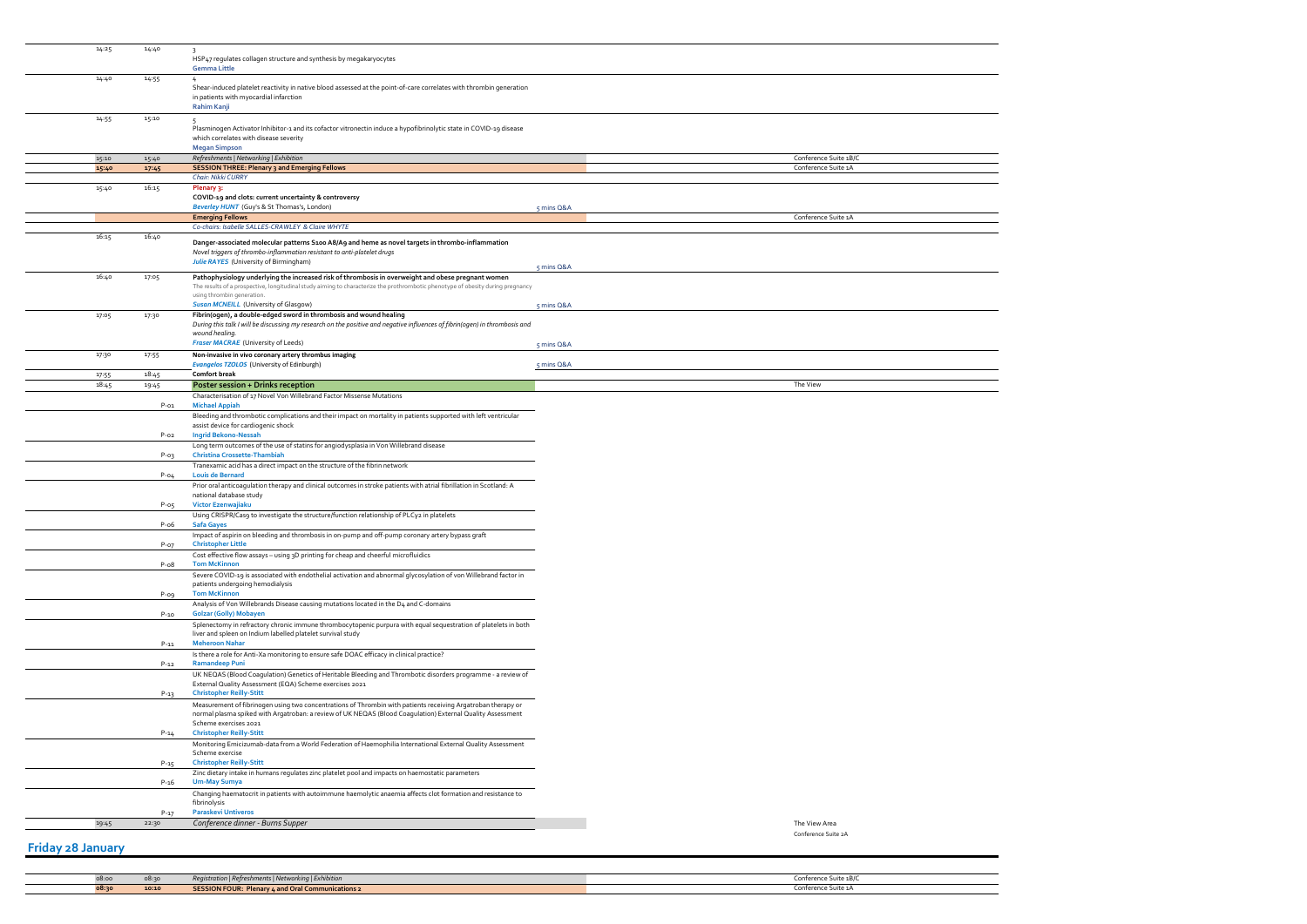|                |                | <b>Chairs: Steve WATSON</b>                                                                                                          |                 |                                                                                                              |                                              |
|----------------|----------------|--------------------------------------------------------------------------------------------------------------------------------------|-----------------|--------------------------------------------------------------------------------------------------------------|----------------------------------------------|
| 08:30          | 09:05          | Plenary 4:                                                                                                                           |                 |                                                                                                              |                                              |
|                |                | Vaccine-induced immune thrombocytopaenia and thrombosis: One year on, what have we learnt?                                           |                 |                                                                                                              |                                              |
|                |                | A whistle stop tour of our current understanding of the pathophysiology, diagnosis and management of vaccine-induced                 |                 |                                                                                                              |                                              |
|                |                | immune thrombocytopaenia and thrombosis (VITT)                                                                                       |                 |                                                                                                              |                                              |
|                |                | Catherine BAGOT (Department of Haematology, Glasgow Royal Infirmary)                                                                 | 5 mins Q&A      |                                                                                                              |                                              |
| 09:05          | 09:10          | Transfer to parallel session                                                                                                         |                 |                                                                                                              |                                              |
|                |                | <b>Oral Communications 2</b>                                                                                                         |                 | <b>Clinical Education Session</b>                                                                            |                                              |
|                |                | Conference Suite 1A<br>Co-Chairs: Helen PHILIPPOU + Tom McKINNON                                                                     |                 | <b>Meeting Room 4</b><br>Organised and chaired by: Henry WATSON                                              |                                              |
| 09:10          | 09:25          | OC 6                                                                                                                                 | 09:10 - 09:40   |                                                                                                              |                                              |
|                |                | Impaired fibrin a-chain cross-linking in a new genetically modified murine model                                                     |                 | Issues in the emergency management of ischaemic stroke<br>When to thrombolyse and/or refer for thrombectomy? |                                              |
|                |                | <b>Cédric Duval</b>                                                                                                                  |                 | Mary Joan MCLEOD (University of Aberdeen)                                                                    | 5 mins Q&A                                   |
| 09:25          | 09:40          | OC <sub>7</sub>                                                                                                                      |                 |                                                                                                              |                                              |
|                |                | Rare missense variants in Tropomyosin-4 (TPM4) are associated with platelet dysfunction, cytoskeletal defects and                    |                 |                                                                                                              |                                              |
|                |                | excessive bleeding                                                                                                                   |                 |                                                                                                              |                                              |
|                |                | <b>Rachel Stapley</b>                                                                                                                |                 |                                                                                                              |                                              |
| 09:40          | 09:55          | OC8                                                                                                                                  | 09:40-10:05     | Cerebral Venous Sinus Thrombosis: A pre-VITT era case and                                                    |                                              |
|                |                | A simple in vitro model of thrombosis to assess the impact of endothelial dysfunction on antiplatelet efficacy<br><b>Sarah Jones</b> |                 | clinical observations in a cohort of patients with CVST                                                      |                                              |
|                |                |                                                                                                                                      |                 | Thura WIN HTUT (Aberdeen Royal Infirmary)                                                                    | 5 mins Q&A                                   |
| 09:55          | 10:10          | OC 9<br>Anti-Thrombotic Effects of the Proteasome Inhibitor Carfilzomib on the Endothelium                                           |                 |                                                                                                              |                                              |
|                |                | <b>Ahmed Hjazi</b>                                                                                                                   |                 |                                                                                                              |                                              |
|                |                | Refreshments   Networking   Exhibition-                                                                                              | $10:05 - 10:35$ | Pregnancy complications of Sickle Cell Disease                                                               |                                              |
| 10:10          | 10:40          | (Conference Suite 1B/C)                                                                                                              |                 | <b>Beverley ROBERTSON</b> (Aberdeen Royal Infirmary)                                                         | 5 mins Q&A                                   |
| 10:40          | 11:40          | <b>SESSION FIVE: Oral Communications 3</b>                                                                                           |                 | <b>Clinical Education Session</b>                                                                            |                                              |
|                |                | Conference Suite 1A                                                                                                                  |                 | Meeting Room 4                                                                                               |                                              |
|                |                | Co-chairs: Craig HUGHES & Gael MORROW                                                                                                |                 |                                                                                                              |                                              |
| 10:40          | 10:55          | OC 10                                                                                                                                | $10:35 - 11:00$ |                                                                                                              |                                              |
|                |                | Cryoprecipitate transfusion in trauma patients attenuates hyperfibrinolysis and restores normal clot structure by                    |                 | Catastrophic Antiphospholipid syndrome (CAPS)                                                                |                                              |
|                |                | elevating PAI-1; results from a sub-study of the FEISTY trial<br><b>Gael B Morrow</b>                                                |                 | Wail ABDELRAHMAN (Aberdeen Royal Infirmary)                                                                  |                                              |
| 10:55          | 11:10          | OC 11                                                                                                                                | 11:00 - 11:30   |                                                                                                              | 5 mins Q&A                                   |
|                |                | Fatty acids modulate zinc-dependent coagulation through albumin binding in type 2 diabetes                                           |                 | An approach to the diagnosis of suspected heritable platelet<br>disorders                                    |                                              |
|                |                | Alan J. Stewart                                                                                                                      |                 | Current approaches and prospects for diagnosis of heritable platelet                                         |                                              |
|                |                |                                                                                                                                      |                 | disorders in the omics era.                                                                                  |                                              |
|                |                |                                                                                                                                      |                 | Andrew PAGE (Royal Infirmary of Edinburgh)                                                                   | 5 mins Q&A                                   |
| 11:10          | 11:25          | OC 12                                                                                                                                |                 |                                                                                                              |                                              |
|                |                | Platelet factor XIII-A regulates platelet function and promotes clot retraction intracellularly and functions                        |                 |                                                                                                              |                                              |
|                |                | extracellularly by enhancing fibrinolytic stability of clots via procoagulant platelet formation<br><b>Joanne Mitchell</b>           |                 |                                                                                                              |                                              |
|                |                |                                                                                                                                      |                 |                                                                                                              |                                              |
|                |                |                                                                                                                                      |                 |                                                                                                              |                                              |
| 11:25          | 11:40          | OC <sub>13</sub>                                                                                                                     |                 |                                                                                                              |                                              |
|                |                | BTK inhibitors, platelet inhibition and bleeding risk: How low can you go?<br><b>Alex Bye</b>                                        |                 |                                                                                                              |                                              |
|                |                |                                                                                                                                      | 11:30 - 11:40   | Comfort break - rejoin main session                                                                          |                                              |
| 11:40          | 13:00          | <b>SESSION SIX: Summer students + Plenary five</b>                                                                                   |                 |                                                                                                              | Conference Suite 1A                          |
|                |                | Co-chairs: Neil MORGAN & Joanne MITCHELL                                                                                             |                 |                                                                                                              |                                              |
| 11:40          | 11:45          | $\mathbf{1}$                                                                                                                         |                 |                                                                                                              |                                              |
|                |                | Developing a model of trauma induced coagulopathy using a functional plasmin generation assay                                        |                 |                                                                                                              |                                              |
|                |                | Louis DE BERNARD (University of Oxford and University of Aberdeen)                                                                   |                 |                                                                                                              |                                              |
| 11:45          | 11:50          | $\overline{2}$<br>Investigating the role of Gasdermin D in platelet function and thrombosis                                          |                 |                                                                                                              |                                              |
|                |                | Amar BHAGANIA (University of Birmingham)                                                                                             |                 |                                                                                                              |                                              |
| 11:50          | 11:55          | $\overline{\mathbf{3}}$                                                                                                              |                 |                                                                                                              |                                              |
|                |                | Investigating Sex-Specific Differences in the Antithrombotic Capacity of Endothelial Cells                                           |                 |                                                                                                              |                                              |
|                |                | Eima KARIM (Manchester Metropolitan University)                                                                                      |                 |                                                                                                              |                                              |
| 11:55          | 12:30          | Plenary 5                                                                                                                            |                 |                                                                                                              |                                              |
|                |                | Thrombus on a chip - modelling the human vasculature                                                                                 |                 |                                                                                                              |                                              |
|                |                | <b>Matthew HARPER (University of Cambridge)</b>                                                                                      | 5 mins Q&A      |                                                                                                              |                                              |
| 12:30<br>13:30 | 13:30<br>15:20 | Lunch   Networking   Exhibition<br><b>SESSION SEVEN: Plenary six and Oral Communications 4</b>                                       |                 |                                                                                                              | Conference Suite 1B/C<br>Conference Suite 1A |
|                |                | Co-Chairs: Mike LAFFAN                                                                                                               |                 |                                                                                                              |                                              |
| 13:30          | 14:05          | <b>Plenary 6</b>                                                                                                                     |                 |                                                                                                              |                                              |
|                |                | The contact pathway as a target for antithrombotic drugs                                                                             |                 |                                                                                                              |                                              |
|                |                | This presentation will provide an oversight of contact pathway inhibitors in development as next generation                          |                 |                                                                                                              |                                              |
|                |                | anticoagulants.                                                                                                                      |                 |                                                                                                              |                                              |
|                |                | Helen PHILIPPOU (University of Leeds)                                                                                                | 5 mins Q&A      |                                                                                                              |                                              |
|                |                | <b>Oral Communications 4</b><br>Co-Chairs: Jon GIBBINS + Julie RAYES                                                                 |                 |                                                                                                              | Conference Suite 1A                          |
| 14:05          | 14:20          | OC 14                                                                                                                                |                 |                                                                                                              |                                              |
|                |                | The efficacy of fibrinogen concentrates in restoring clot integrity and stability against lysis                                      |                 |                                                                                                              |                                              |
|                |                | <b>Claire S Whyte</b>                                                                                                                |                 |                                                                                                              |                                              |
| 14:20          | 14:35          | OC <sub>15</sub>                                                                                                                     |                 |                                                                                                              |                                              |
|                |                | A pilot, open-label, phase II clinical trial of nebulised recombinant tissue-plasminogen activator in patients with                  |                 |                                                                                                              |                                              |
|                |                | COVID-19 acute respiratory distress syndrome: the PACA trial                                                                         |                 |                                                                                                              |                                              |
|                |                | <b>Pratima Chowdary</b>                                                                                                              |                 |                                                                                                              |                                              |
| 14:35          | 14:50          | OC 16<br>7 month follow up of cerebral venous sinus thrombosis following ChAdOx1 nCov-19 Vaccination: a single centre                |                 |                                                                                                              |                                              |
|                |                | experience                                                                                                                           |                 |                                                                                                              |                                              |
|                |                | <b>Christina Crossette-Thambiah</b>                                                                                                  |                 |                                                                                                              |                                              |
| 14:50          | 15:05          | OC 17                                                                                                                                |                 |                                                                                                              |                                              |
|                |                | Metabolic reprogramming is essential for myeloid cell-dependent haemostatic activity<br><b>Aisling M Rehill</b>                      |                 |                                                                                                              |                                              |

 $=$  $\frac{1}{\sqrt{2\pi}}$  $\frac{1}{\sqrt{2\pi}}\int_{0}^{\sqrt{2\pi}}\frac{1}{\sqrt{2\pi}}\left( \frac{1}{\sqrt{2\pi}}\right) \frac{d\mathbf{x}}{d\mathbf{x}}\frac{d\mathbf{x}}{d\mathbf{x}}$  $\frac{1}{\sqrt{2\pi}}$  $\frac{1}{\sqrt{2\pi}}\int_{0}^{\pi}\frac{1}{\sqrt{2\pi}}\left( \frac{1}{\sqrt{2\pi}}\right) \frac{d\mu}{2}d\mu d\nu$  $\frac{1}{\sqrt{1-\frac{1}{2}}}\left( \frac{1}{\sqrt{1-\frac{1}{2}}}\right) ^{2}$  $\frac{1}{\sqrt{2\pi}}\int_0^1\frac{1}{\sqrt{2\pi}}\left(1-\frac{1}{2}\right)\left(1-\frac{1}{2}\right)\left(1-\frac{1}{2}\right)\left(1-\frac{1}{2}\right)\left(1-\frac{1}{2}\right)\left(1-\frac{1}{2}\right)\left(1-\frac{1}{2}\right)\left(1-\frac{1}{2}\right)\left(1-\frac{1}{2}\right)\left(1-\frac{1}{2}\right)\left(1-\frac{1}{2}\right)\left(1-\frac{1}{2}\right)\left(1-\frac{1}{2}\right)\left(1-\frac{1}{2}\right)\left(1-\frac{1}{2}\right)\left(1-\frac{1}{2$  $\equiv$  $\frac{1}{\sqrt{2\pi}}$  $\frac{1}{\sqrt{2\pi}}$  $\equiv$  $\equiv$  $\frac{1}{\sqrt{1-\frac{1}{2}}}\left( \frac{1}{\sqrt{1-\frac{1}{2}}}\right) ^{2}$  $\frac{1}{\sqrt{2}}$  $\frac{1}{\sqrt{2\pi}}$